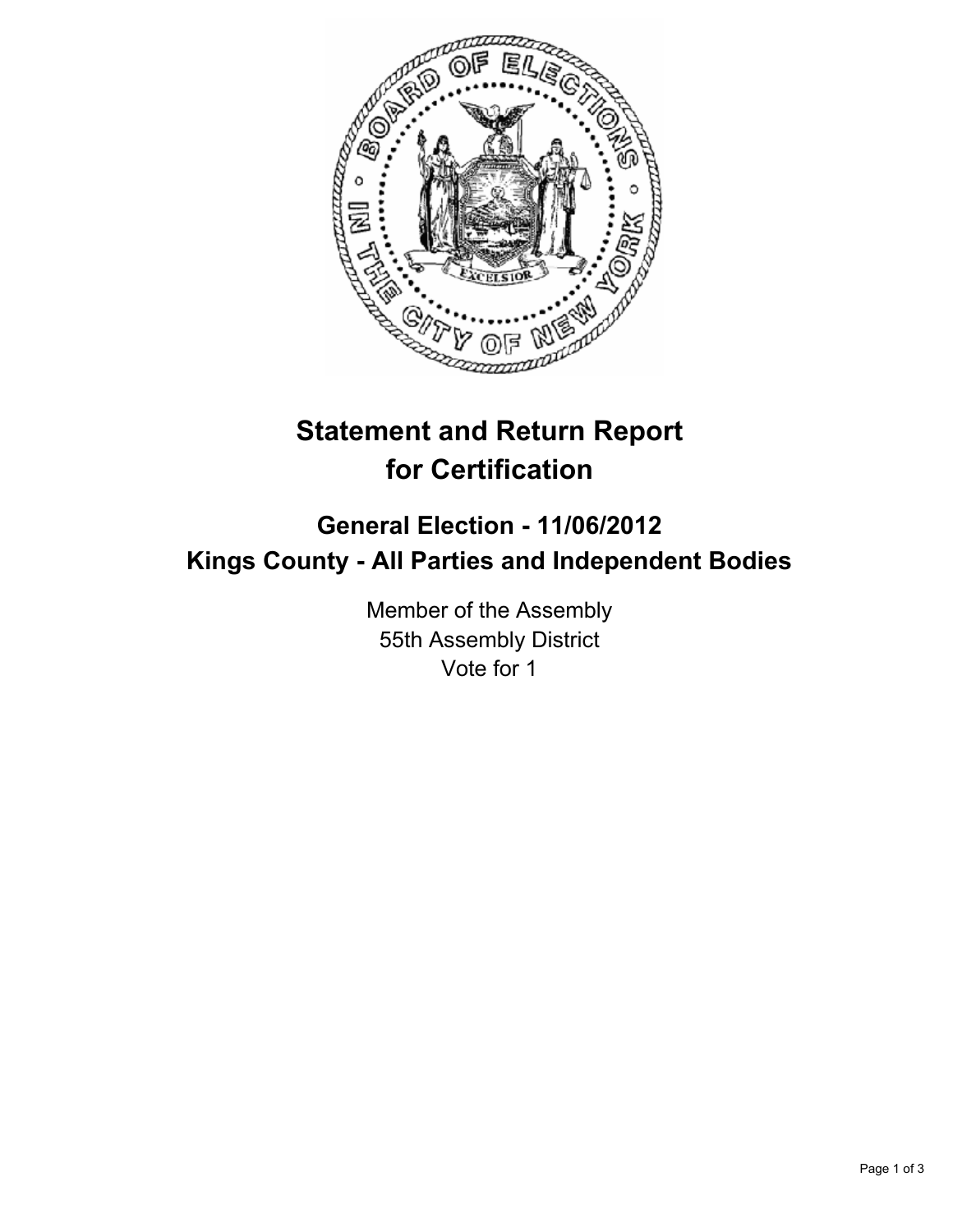

## **Assembly District 55**

| <b>PUBLIC COUNTER</b>                                    | 32,595       |
|----------------------------------------------------------|--------------|
| <b>EMERGENCY</b>                                         | 130          |
| ABSENTEE/MILITARY                                        | 493          |
| <b>FEDERAL</b>                                           | 88           |
| <b>SPECIAL PRESIDENTIAL</b>                              | 0            |
| <b>AFFIDAVIT</b>                                         | 5,257        |
| <b>Total Ballots</b>                                     | 38,563       |
| Less - Inapplicable Federal/Special Presidential Ballots | (88)         |
| <b>Total Applicable Ballots</b>                          | 38,475       |
| WILLIAM F. BOYLAND JR. (DEMOCRATIC)                      | 30,847       |
| JONATHAN H. ANDERSON (REPUBLICAN)                        | 656          |
| BILAL MALIK (INDEPENDENCE)                               | 979          |
| ANTHONY C. HERBERT (WRITE-IN)                            | 1            |
| ANTHONY JONES (WRITE-IN)                                 | 3            |
| ANTHONY T JONES (WRITE-IN)                               | 1            |
| ANTHONY T. JONES (WRITE-IN)                              | 142          |
| ANTHONY T. JUNES (WRITE-IN)                              | 1            |
| CHRISTOPHER DURISIMI (WRITE-IN)                          | 2            |
| GERALD E. DAVIS JR. (WRITE-IN)                           | $\mathbf{1}$ |
| JESSE WHITEHEAD (WRITE-IN)                               | 1            |
| KARIM CAMARA (WRITE-IN)                                  | $\mathbf{1}$ |
| LORI BODZER (WRITE-IN)                                   | 1            |
| MICHAEL BLOOMBERG (WRITE-IN)                             | 1            |
| ROSE LANEY (WRITE-IN)                                    | 1            |
| THOMAS JONES (WRITE-IN)                                  | 1            |
| TONY HERBERT (WRITE-IN)                                  | 1            |
| UNATTRIBUTABLE WRITE-IN (WRITE-IN)                       | 13           |
| <b>Total Votes</b>                                       | 32,653       |
| Unrecorded                                               | 5,822        |